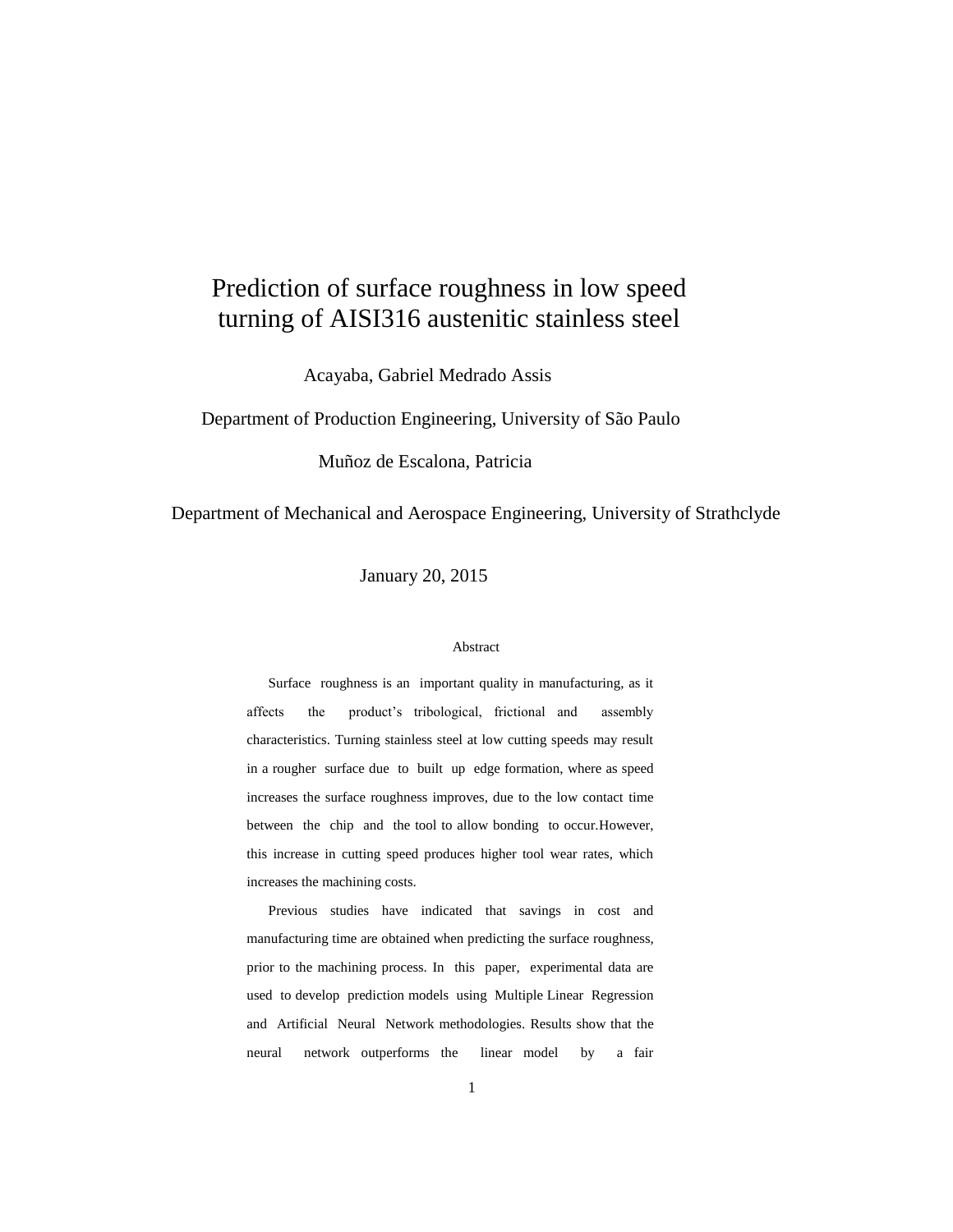margin(1400%). Moreover, the developed Artificial Neural Network model has been integrated with an optimisation algorithm, known as Simulated Annealing (SA),this is done in order to obtain a set of cutting parameters that result in low surface roughness. A low value of surface roughness and the set of parameters resulting on it, are successfully yielded by the SA algorithm.

Keywords: Stainless Steel, Turning, Surface Roughness, Multiple Linear Regression, Artificial Neural Networks, Simulated Annealing.

## 1 Introduction

In order to achieve the nominal values of surface roughness specified by engineering design, the right combination of machining parameters must be chosen by manufacturing. In any cutting process, the geometry, the tolerances and the surface roughness of the machined piece are very important, as they represent the quality of the process.

The surface roughness in a turning process is affected by many factors such as: the geometry of the cutting tool, the depth of cut, the cutting speed, the feed rate, the workpiece's microstructure and the rigidity of the lathe (Gokkaya, H. et al. 2007).The surface finish also affects considerably the performance of produced machines, since many aspects of equipment's performance such as desired efficiency, mechanical life, and the resistance against environmental factors are influenced by it. Economic losses arise when the working parameters are not selected properly. For this reason, much effort has been directed in understanding the effects of cutting conditions on the quality of the machined surface and to the creation of adequate models which can be used to find optimal or near-optimal cutting parameters for objectives such as obtaining a desired value of surface roughness, surface integrity, reduction of machining time, tool wear, and many others. However, not much focus has been given to the prediction of surface roughness at low speed turning. Low speed turning may become the best choice in cases where advantages related to a decrease in tool wear and consequently on the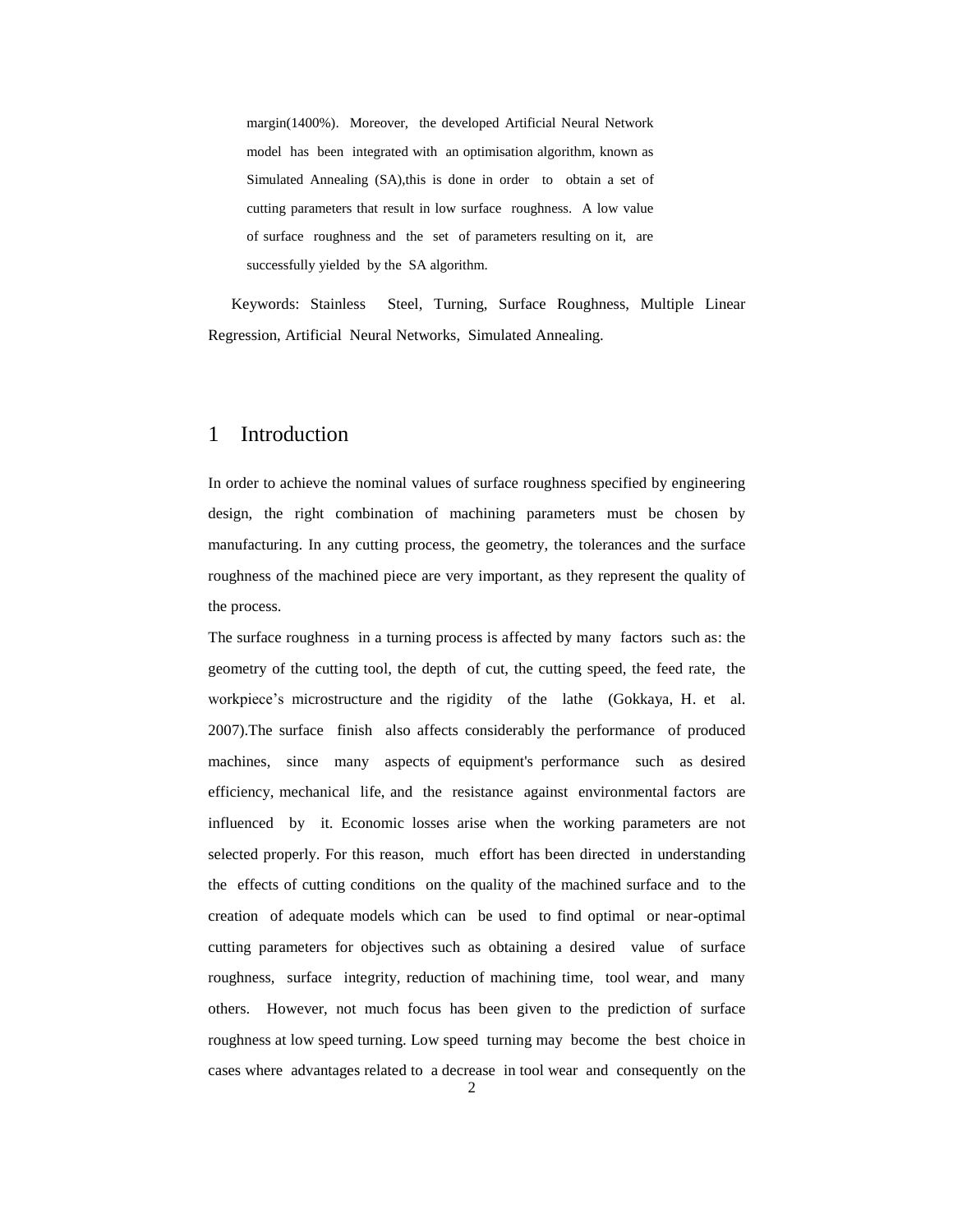decrease of machining costs can be mentioned. This research studies the effects of cutting parameters on the surface roughness when turning AISI316 austenitic stainless steel, a widely used material in Precision Engineering applications, such as petrochemical and brewing industry, piping and connections, medical and surgical instruments, and hydraulic systems.

To help manufacturing engineers in the decision making process for reducing time and cost of cutting process, researchers propose models that try to simulate the conditions during the machining process, establishing the cause and effect relationships between various factors and desired product characteristics. Furthermore, the technological advances in the field, for instance the ever-growing use of computer controlled machine tools, have brought up new issues to deal with, emphasizing the need for more precise predictive models, hence many authors have worked on prediction models for surface roughness. Among these researchers we can mention Benardos and Vosniakos, 2013. These researchers carried out an extensive literature review on the subject and four major categories were created to classify the selected papers. These are: (i) approaches that are based on machining theory to develop analytical models and/or computer algorithms to represent the machined surface; (ii) approaches that examine the effects of various factors through the execution of experiments and the analysis of the results; (iii) approaches that use designed experiments; and (iv) artificial intelligence (AI) approaches. The present research uses approach (ii) when analysing experimental results and developing the regression model, since it carries out statistical analysis on experimental results, and approach (iv) when Artificial Neural Networks are used to model the surface roughness behaviour and Simulated Annealing is used to select the cutting parameters. In approaches (ii) and (iv), no analytical models based on machining theory are used, since they use empirical performance equations established from extensive testing. According to Benardos and Vosniakos, 2013, models based on theory are generally not accurate so their improvement with the introduction of additional parameters is examined by researchers. This is due to the fact that the phenomena that lead to the formation of surface roughness are very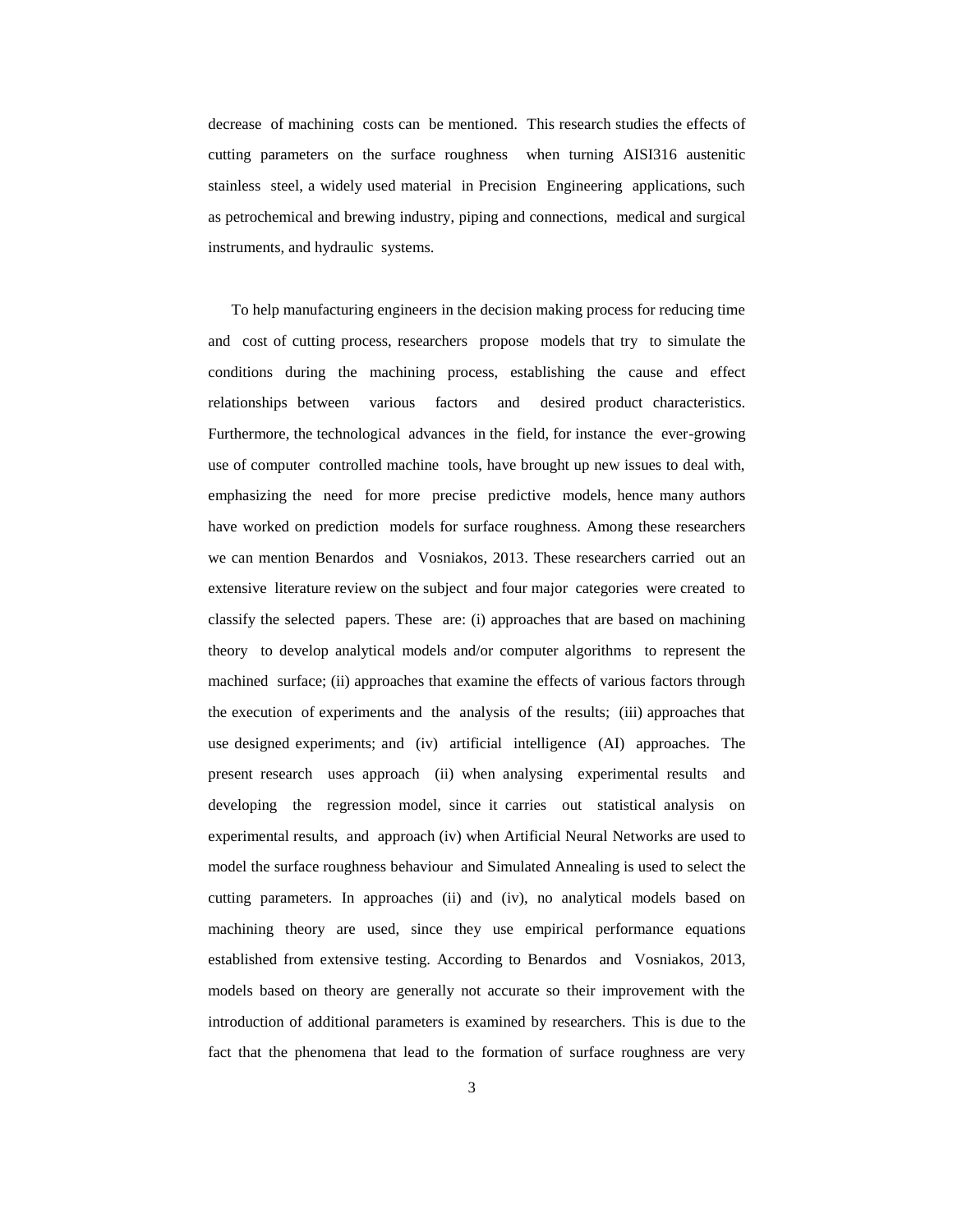complex and interacting in nature so a comprehensive solution has not yet been found. The objective of this research is to develop a methodology for predicting the surface roughness and selecting parameters based on effective tools, hence the use of empirical data.

Other researchers have focused their effort on the analysis of the machinability of austenitic stainless steel. This material is considered difficult to machine due to its low thermal conductivity and high mechanical and microstructural sensitivity to strain and stress rate (M'Saoubi et al.,2008). Different works have been developed to improve the machinability of austenitic stainless steel, and among these researchers we can mention Lin (2008),where the surface roughness variations for different grades of austenitic stainless steel under different cutting conditions in high speed fine turning was investigated. The surface roughness and the tool wear were predicted by Regression analysis and ANOVA.

In 2009, Anthony Xavior and Adithan determined the influence of different cutting fluids on the wear and the surface roughness when turning AISI 304 austenitic stainless steel. Ibrahim Ciftci (2006) conducted experiments to machine AISI 304 and AISI 316 austenitic stainless steels using CVD multi-layer coated cemented carbide tools. The study concluded that cutting speed significantly affected the machined surface roughness. Cebeli et al., 2006 conducted an investigation to determine surface roughness, tool wear and tool-chip interface temperature during turning of AISI 304.

Models for tool life, surface roughness and cutting forces were developed for turning of AISI302 by Al-Ahmari (2007), using multiple regression analysis techniques, response surface methodology and computational neural networks. Ulas Caydas and Sami Ekici (2010) used support vector machines (SVM) tools, namely least square-SVM, spider SVM and artificial neural networks (ANN) models to assess the surface roughness of AISI 304 austenitic stainless steel. Akasawa T. et al (2003) conducted experiments to determine the effect of variation of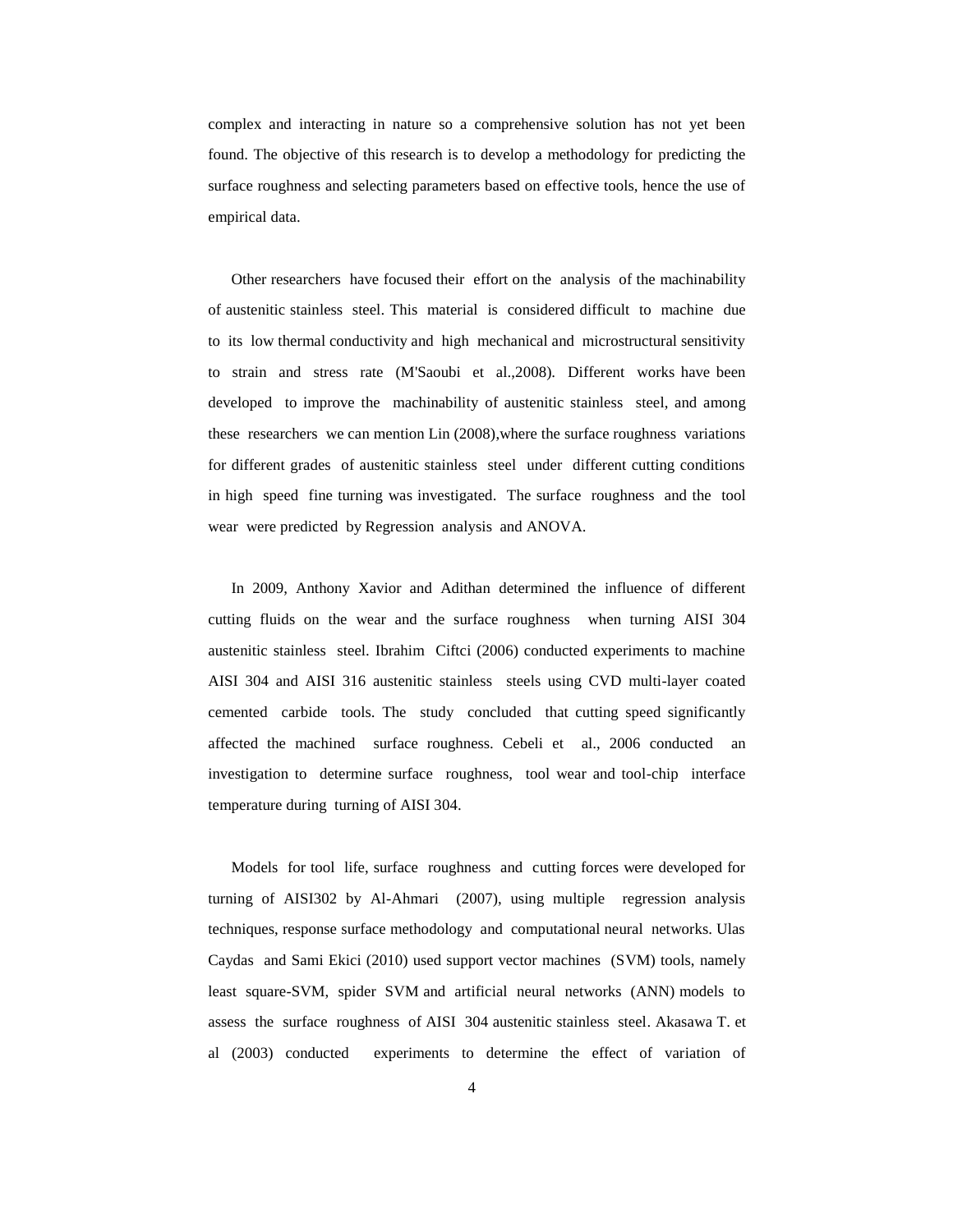concentrations of S, Ca C and Bi on the machinability of various grades of 300 series of austenitic stainless steel.

Models based on Linear Regression have also been applied with success by researchers in more recent years. The relationship between tool life, surface roughness and vibration was examined by O.B. Abouelatta, J. Madl, in 2001.In these case the variables that were considered included the cutting speed, feed rate, depth of cut, tool nose radius, tool overhang, approach angle, workpiece length and workpiece diameter. The experimental data was analysed to produce regression analysis models. R. Baptista, J.F. Antune Simoes, 2000, applied Design of Experiments technique together with multiple linear regression to establish a mathematical model of 3 and 5 axes milling process. A comprehensive literature review on the applications of ANNs for turning process performance prediction can be foundat Chandrasekaran et al, 2010.According to this paper, Simulated Annealing (SA) imitates the cooling process of metal during annealing to achieve the minimization of a given function values. The algorithm starts with an initial point,  $x_0$ , which is a set of input data for the fitness function, and a large number corresponding to a high temperature "T". A second point  $x<sub>i</sub>$  is generated close to the first point using a Gaussian distribution with first point as its mean. The difference in the fitness function values at these points is considered analogous to the difference in energy level (∆E). In a minimization process, if the second point has lower function value, it replaces the first point; otherwise, it replaces the first point with a probability exp(−∆E/T) (Deb, 1995).The algorithm is stopped when a sufficiently small temperature is obtained or no significant improvement in the fitness function value is observed. Chen and Tasi,1996, followed by many researchers applied SA to solve the optimization problem for minimum unit production cost of multi-pass turning process. Baykasoglu and Dereli, 2002, have used SA to optimize cutting conditions in their heuristic model. However, they did not take surface finish into consideration.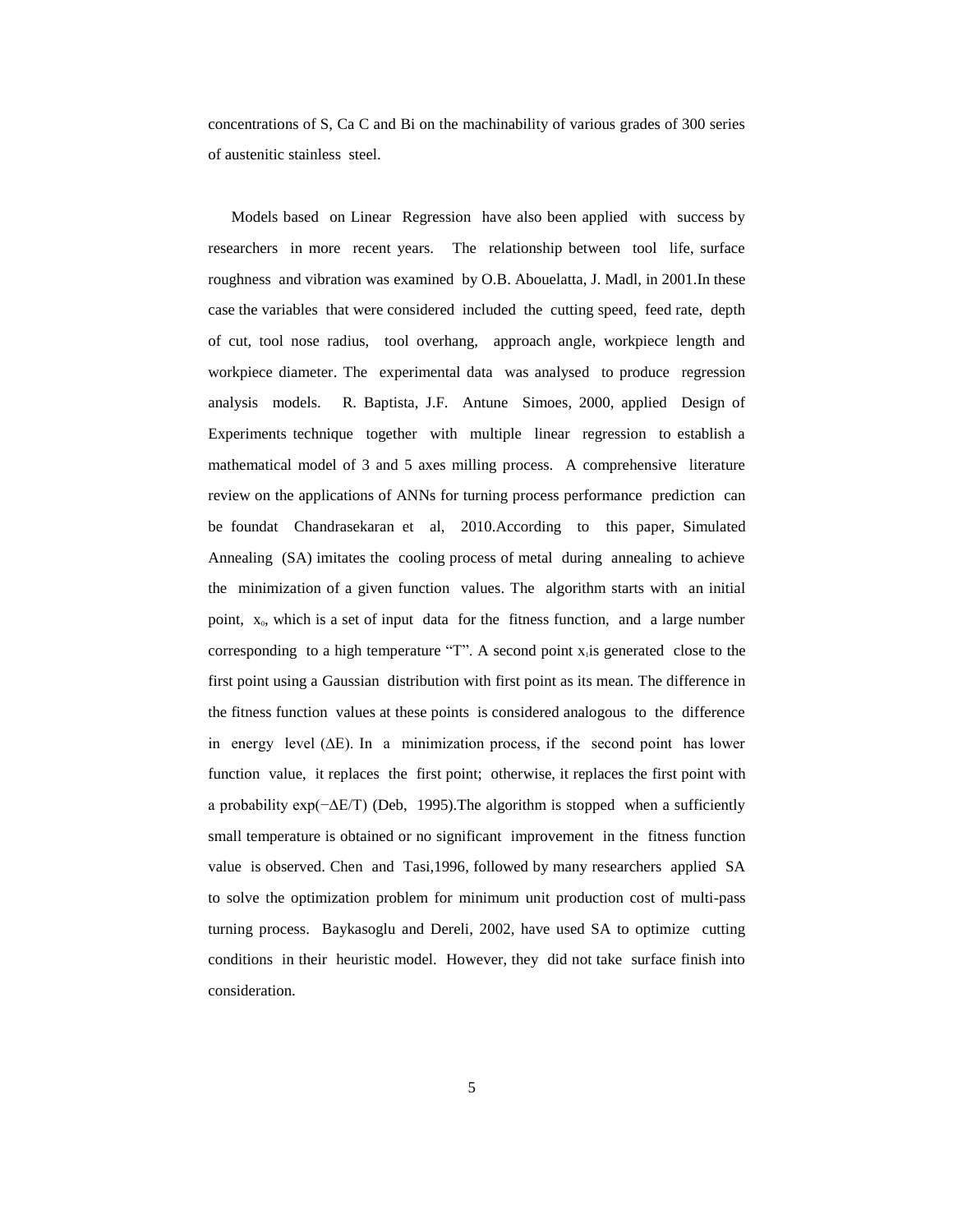Once analysing the literature review, this research will be focused on comparing the performance of the Multiple Linear Regression and the Artificial Neural Network methodologies for the prediction of the surface roughness and the use of the best fitting method as the objective function in an SA algorithm. This will provide a novel contribution to the manufacturing field by giving the opportunity to find a good procedure to model and obtain the desired surface roughness when turning at low cutting speed.

# 2 Methodology

A cylindrical sample of austenitic stainless steel with 200 mm length and 30 mm in diameter was selected for this investigation. The bar was pre-machined in 10 subsections corresponding to different combination of cutting parameters, as observed in Figure 1.



Figure 1: Schematic drawing of workpiece used in the experiments .

The austenitic stainless steel has a chemical composition of 17.1% Cr, 68.7% Fe, 9.9% Ni, 2.1 % Mo, 1.8% Mn and 0.47% Si, which was obtained through the use of a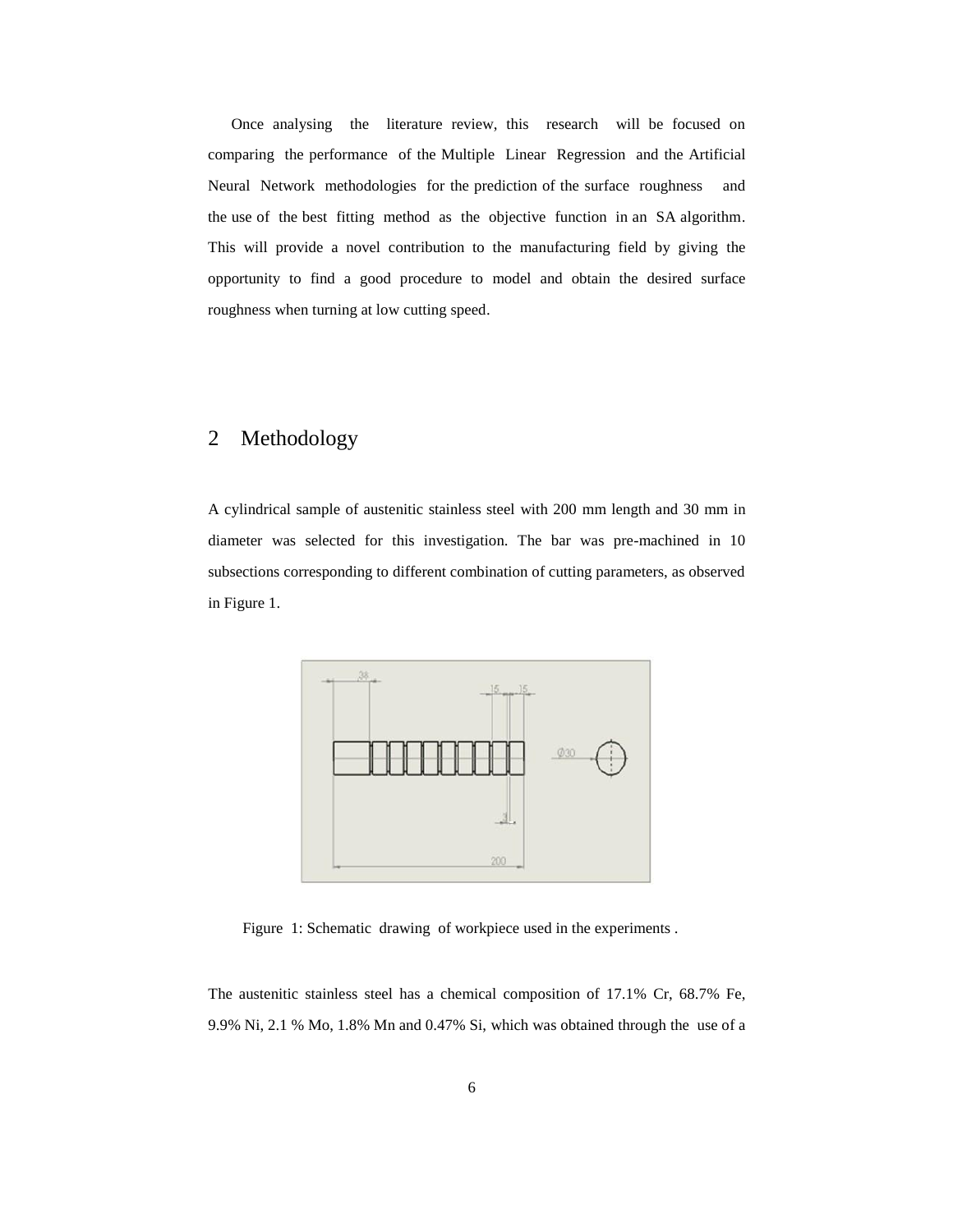Hitachi S-3700N Scanning Electron Microscope coupled with an Oxford Inca 350 EDX analyser.

According to ASM Metals Handbook, the mechanical properties of AISI316 are as follows:

| <b>Vickers Hardness</b> | 258 HV  |
|-------------------------|---------|
| Tensile Strength, Yield | 290 MPa |
| Tensile Strength, Ult.  | 580 MPa |
| Elongation at break     | 50%     |
| Modulus of Elasticity   | 193 GPa |

Table 1: Mechanical Properties of AISI316

HERTEL inserts with TiN/TiAlN carbide coating with two different tool nose radius; 0.4 mm and 0.8 mm were selected for the study. Figure 2 shows the geometry and dimension of the inserts.

.



Figure 2: Schematic drawings of turning insert geometry

Table 2 shows the cutting parameters selected for the study. These parameters were recommended by the tool supplier based on the tool-workpiece combination.A XYZ Proturn SLX 1630CNC Lathe with a maximum spindle of 2500 rpm, was selected for the turning experiments. The cutting process was conducted under a dry cutting environment and a new tool was used to cut a length of 200 mm under different combination of cutting parameters (10 different speeds and constant depth of cut, feed rate and tool nose radius).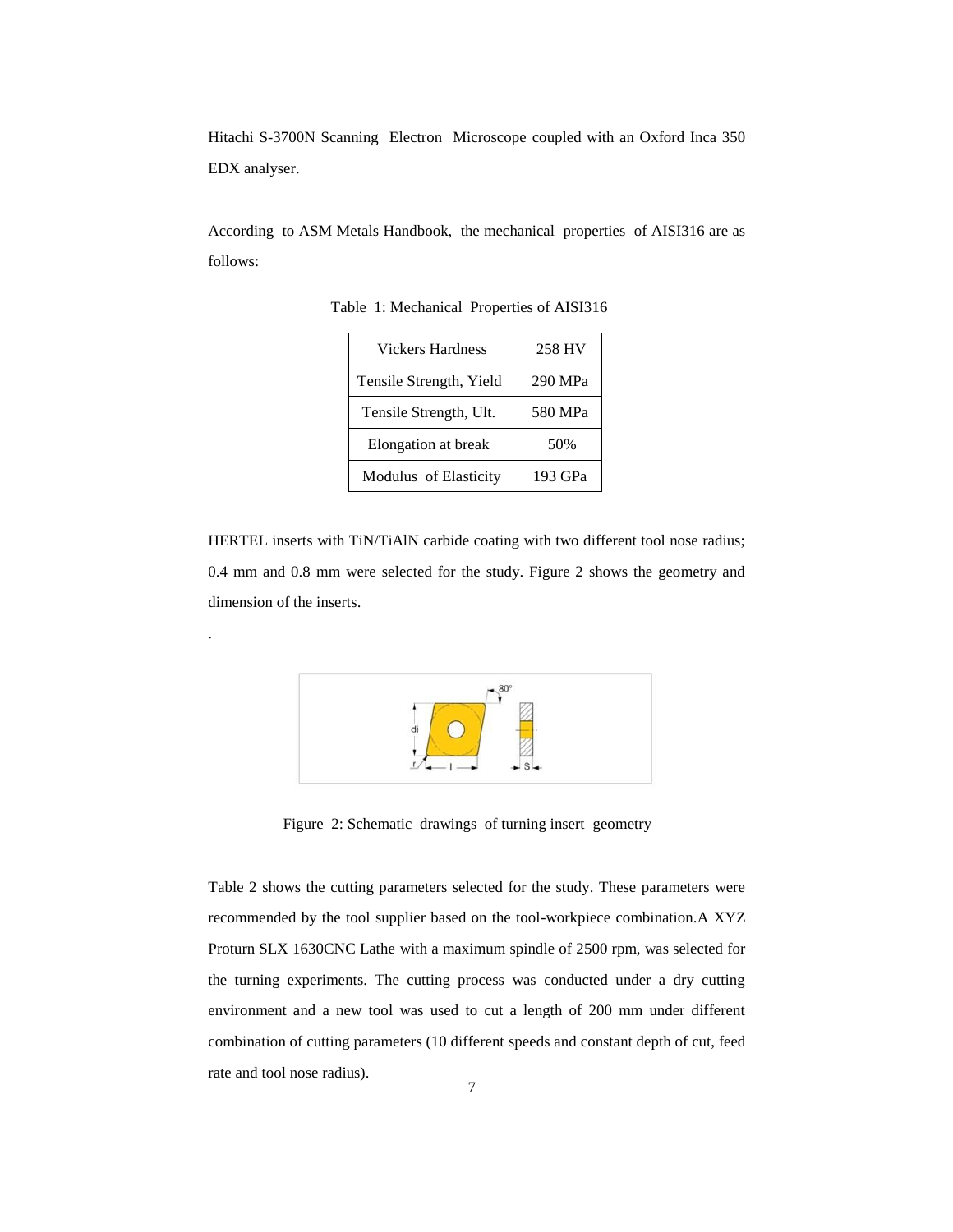Table 4: Testing parameters

| Cutting Speed(m/min) 14 15 16 18 20 22 25 30 40 50 |  |  |  |  |  |  |
|----------------------------------------------------|--|--|--|--|--|--|
| Feed rate ( $mm/rev$ ) $0.15$ $0.20$ $0.25$        |  |  |  |  |  |  |
| Depth of cut $\text{(mm)}$ 0.5 1.0                 |  |  |  |  |  |  |
| Tool nose radius( $mm$ ) 0.4 0.8                   |  |  |  |  |  |  |

Once the material was machined it was placed in a bench for surface roughness measurements. The surface roughness was measured across the tool feed direction using a Mitutoyo Surftest- SV2000 profilometer, with the cut-off length at 15 mm providing a three sample length in compliance with ASME B46.1 and to avoid noisy data. An example of the measured surface roughness values can be found in the appendices (Section 8).

#### 3 Results and discussion

Once the experimental data was gathered, in order to minimise the effect of noisy data, the values that exceeded two standard deviations from the population's average were not considered to take part of the analysis. In a normal probability distribution, 95% of population is contained within two standard deviations above and below the average. The remaining 5% were discarded from further analysis to avoid noisy data propagation. This is based on the Tchebysheff 's theorem (Kvanli et al, 2006).

The two models for surface roughness prediction were developed from the experimental data. The first model is based on a multiple linear regression. The second model is based on an Artificial Neural Network. A comparison of both methods can be found in the following sections.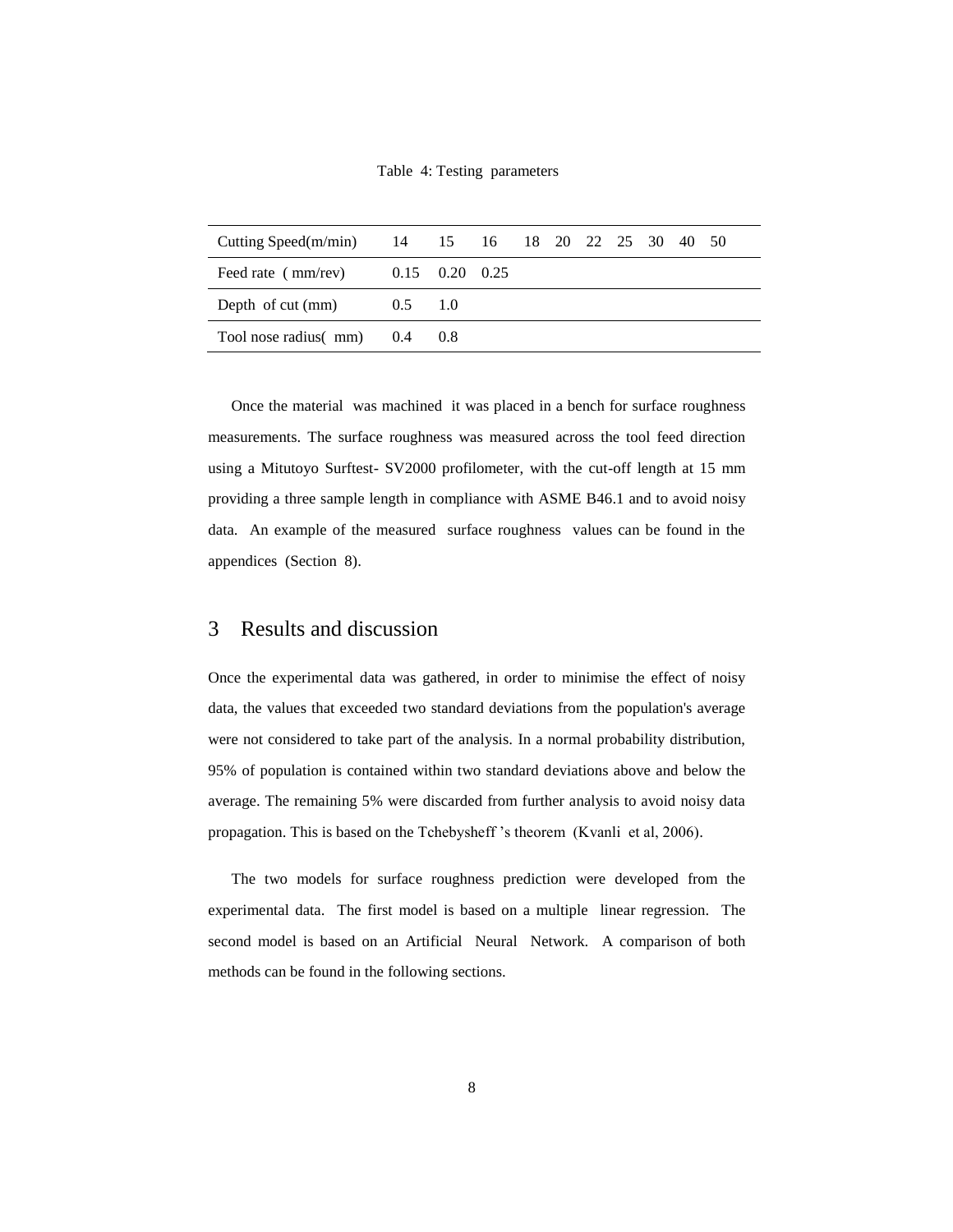## 3.1 Multiple Linear Regression

The multiple linear regression (MLR) model was developed with the aid of the statistical software Minitab 16. Different adjustments were used (linear, exponential, logarithmic) and the adjustment that presented the best coefficient of correlation was chosen. The proposed regression equation with potential adjustment is given by:

$$
R_a = 10^{1.31} \, V^{-0.424} \, f^{0.734} \, d^{0.187} \, r^{-0.499} (1)
$$

 $R^2 = 0.466$  $R^2_{\text{adj}} = 0.460$  $\sigma=1.33$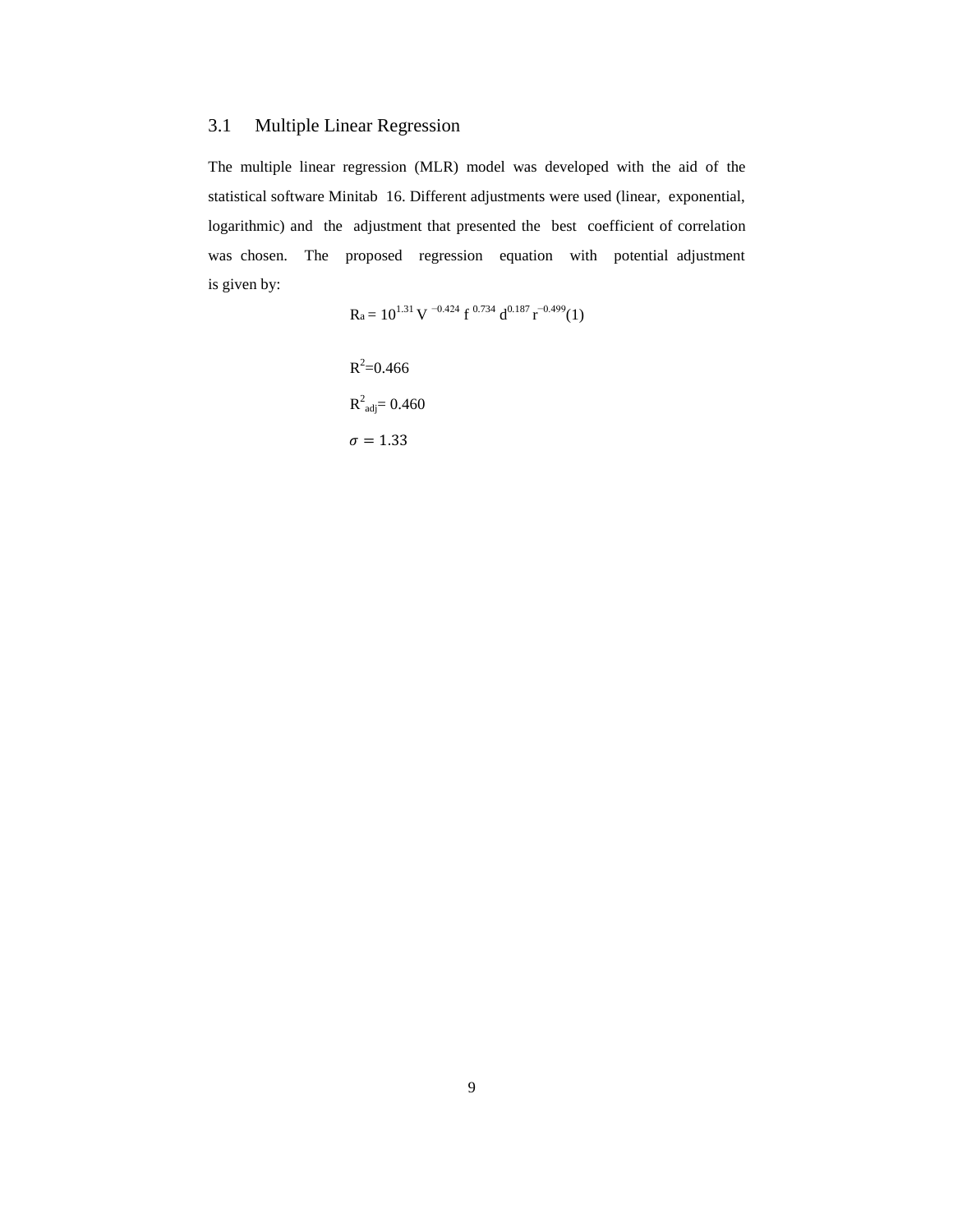The squared multiple correlation coefficient  $(R^2)$  is the proportion of the variation in the response variable that is explained by the response variables.(Glantz and Slinker, 2000). The adjusted coefficient  $R^2_{adj}$  of equation 1 is 0.46 when applied to the experimental data of this research, (i.e. it explains 46%of variability within this dataset).

The mean squared error (MSE) is an estimator commonly used to measure the squares of the errors, (i.e. the difference between the predicted and actual values of a statistical variable(Lehmann et al, 1998). If  $\hat{y}$  is a vector of *n* predictions, and y is the vector of the true values, then the estimated mean squared error of the predictor isas shown in equation 2.

$$
MSE = \frac{1}{n} (\hat{y_i} - y_i)
$$
 (2)

MSE was used to evaluate the regression model, resulting in the value of  $MSE=0.72$ , which means the regression model is a fairly good approximation to the real behaviour of the system (the closer  $MSE$  is to 0, the better the model). The calculations of mean squared errors can be found at section 8.

According to the developed model shown in equation 1, the lowest predicted  $\rm R_a$  value is 0.339  $\mu$ m at V=50 m/min, f=0.15 mm/rev, d=1.0 mm and r=0.8 mm. This is not a good estimate, since the measured Ra value for this set of parameters is 2.2 µm, which is far from the estimated value and is not the lowest measured value found in the experimental dataset. Therefore, it can be concluded that the regression model is good for prediction in general, but it is not suitable for finding optimal parameters.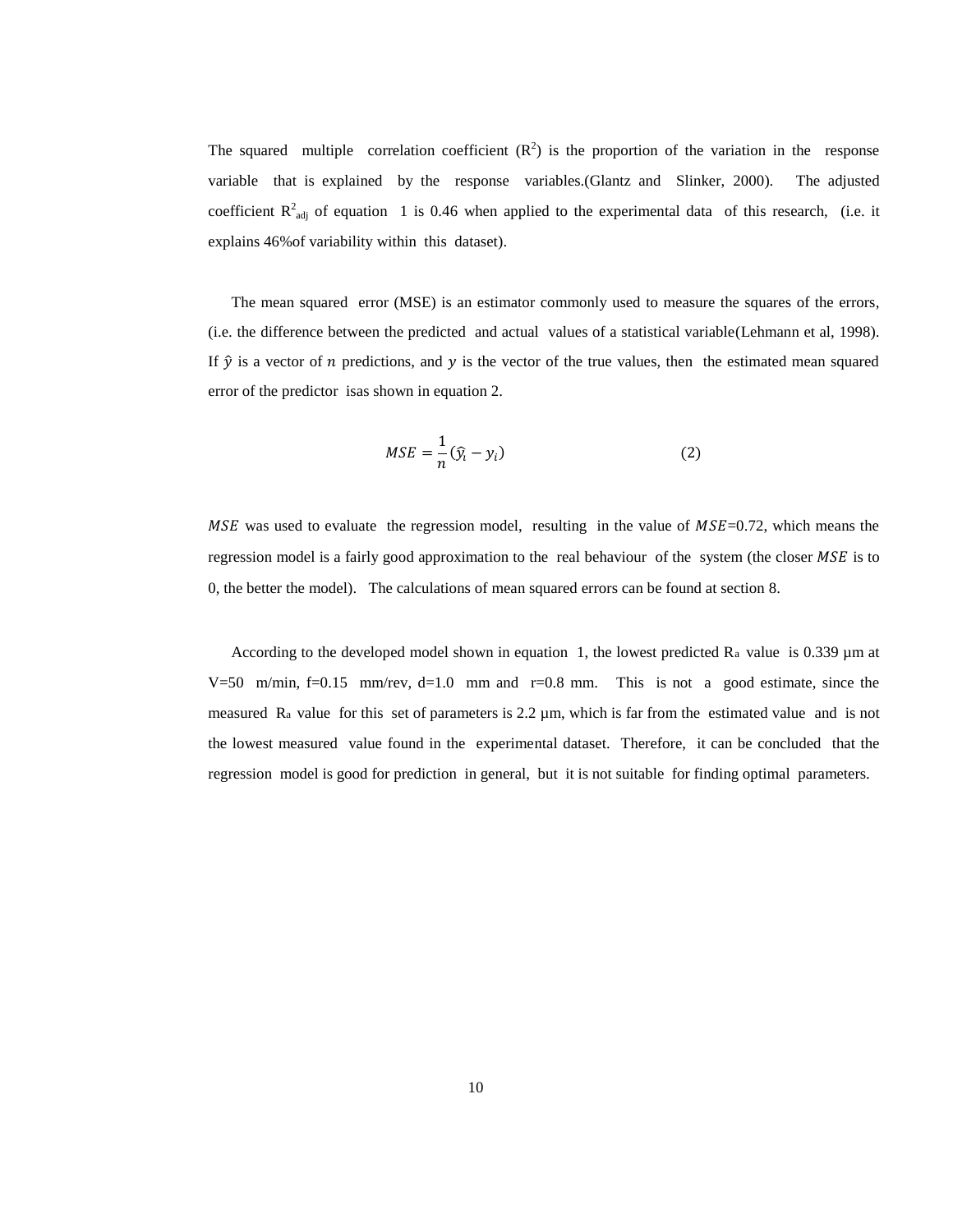#### 3.2 Artificial Neural Network

Figure 3 show a diagram depicting the selected network, where W stands for weights and b stands for biases.



Figure 3: Schematic of the MLP created to predict the surface roughness from the experimental results.

The experimental results data set was divided randomly in three groups from a total of 363 values: 273 values for training, 54 values for testing and 36 values for validation process .The training data are presented to the network during training, and the network is adjusted according to its error. It must be highlighted that the testing data have no effect on training so it provides an independent measure of the network performance during and after the training process. The validation data are used to measure the network generalization, and to halt training when generalization stops improving.(Muñoz-Escalona et al, 2010)

In this case the Levenberg-Marquardt back propagation algorithm (LMA) was used for the training purpose. The LMA interpolates between the Gauss–Newton algorithm (GNA) and the method of gradient descent. The LMA was chosen because it is more robust than the GNA, which means that in many cases it finds a solution even if it starts very far off the final minimum.

The stopping criterion for training was obtained when generalization stopped improving. This is indicated by an increase in the mean square error of the values selected for the validation process.

Figure 4 shows the correlation plot between experimental and predicted data. As observed when analyzing Figure 4, there is a good fit between the network's outputs and the target (measured) values.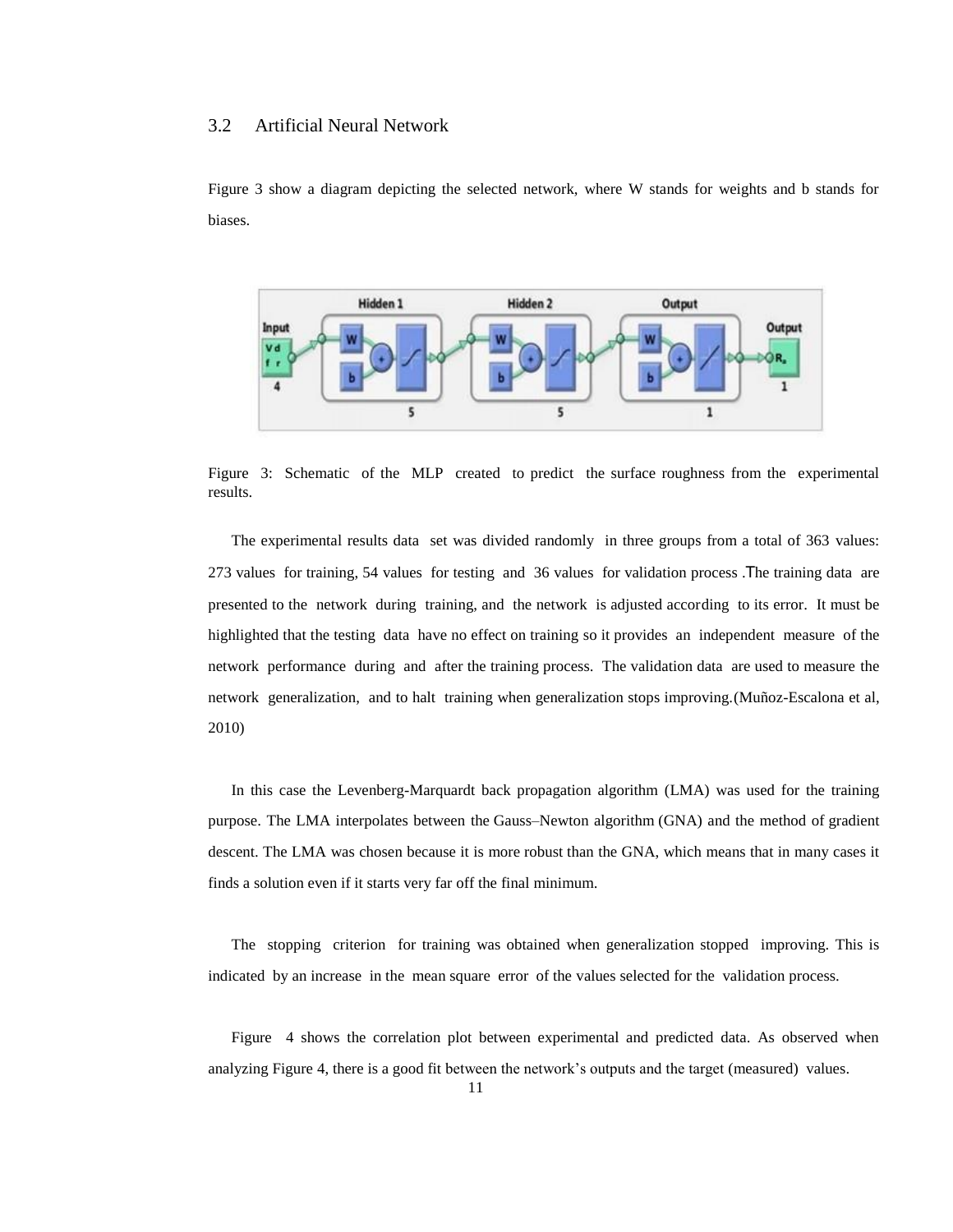

Figure 4: Regression plot for MLP outputs vs. targets.

The results in terms of MSE for each phase of the network were as follows: a training performance of 0.0489, testing performance of 0.0636 and validation performance of 0.0472, yielding a general performance of 0.0509. These values are considered as very good as they outperform the Multiple Linear Regression results by more than  $14$  times (1400%). The networks outputs as well as the  $MSE$ values for each point can be found in the appendices (section 8).

When comparing the performance of the two prediction models for surface roughness employed by their general MSE, it can be concluded that ANN has a considerably better performance when compared to the MLR when predicting the surface roughness for AISI316 turning, since the MSE obtained for the ANN was 0.05 which is nearly fourteen times smaller (1400%) than the MLR which obtained a 0.72 . These results are in agreement with previous research such as Chryssolouris and Guillot, 1990; Jiao et al, 2005 and Al-Ahmari, 2007, who found that ANNs are better than MLR for predicting surface roughness in turning processes. However, Feng and Wang, 2003, found that the ANN and the MLR are equally effective in predicting the surface roughness. Since from our results the ANN model displayed the best performance, this model will be used as the fitness function for a Simulated Annealing (SA) algorithm.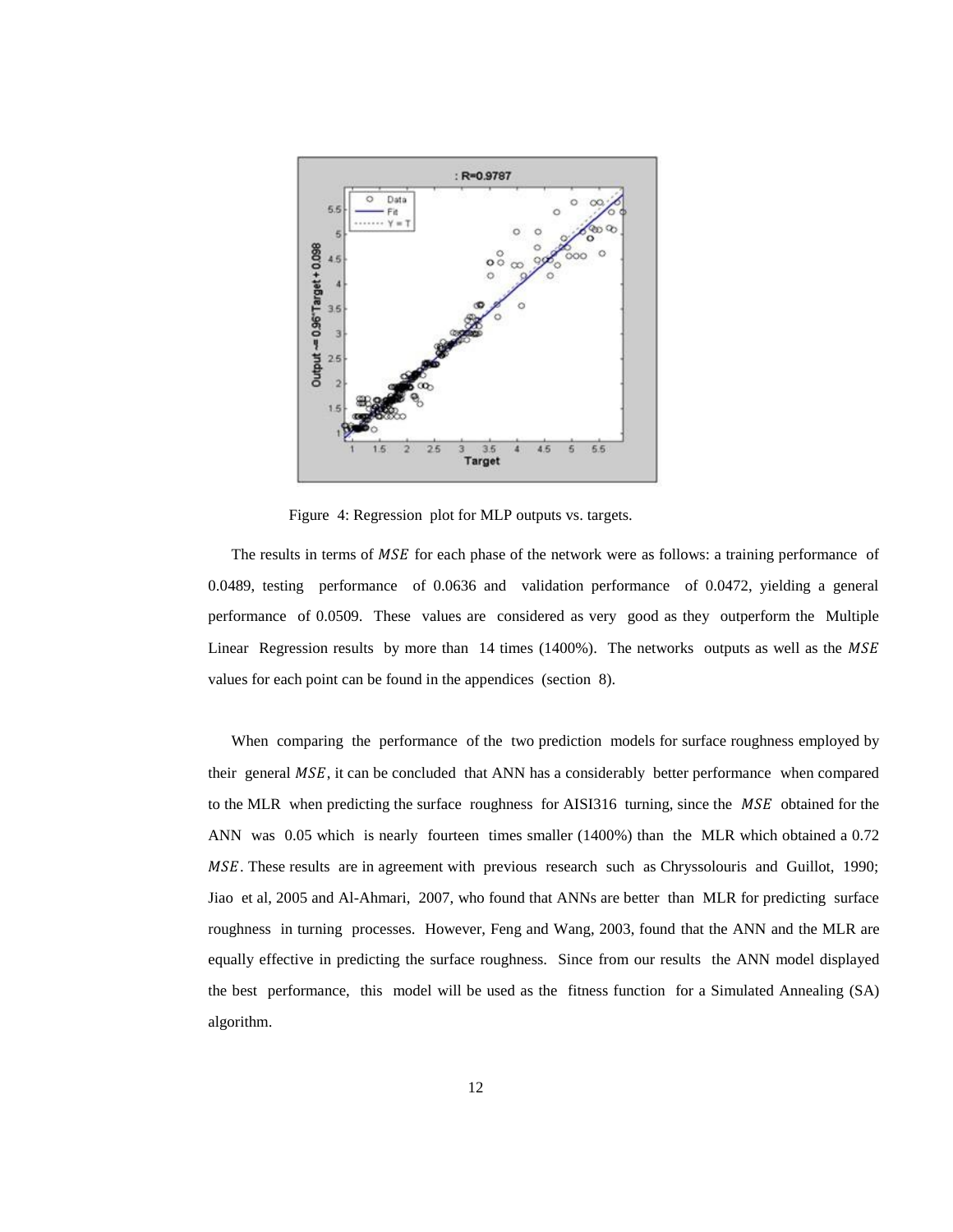### 4 Cutting parameters selection

In order to find parameters that return low values of surface roughness (below 1.0  $\mu$ m), the proposed ANN has been used as the fitness function in a Simulated Annealing (SA) algorithm set for the minimisation of the surface roughness values. The problem was set up in MATLAB R2011a using the Optimisation Toolbox. The objective function's lower limit was set to 0, since Ra values are always positive. Other parameters were set as the default SA parameters on MATLAB's Optimisation Toolbox.

The maximum number of iterations was set as infinite, maximum function evaluations was 12000 and no time limit was specified. The function tolerance, the lowest significant improvement before the algorithm stops, was set to 1e-6. The number of stall iterations was set as 2000. In order to apply the SA method to a specific problem, the following parameters must be also specified: the annealing schedule temperature, the re-annealing interval, the temperature update function and the initial temperature (Kirkpatrick, S. et al , 1983). These parameters are given this nomenclature due to their analogy with the metal cooling process. The fast annealing function was used with a re-annealing interval of 100, exponential temperature update and initial temperature of 100. The SA algorithm must have an initial point from which the iterations are calculated. The closer this initial point is to the actual solution of the SA, the faster the convergence of the algorithm and the shortest the calculation time. Therefore, a good initial "guess" must be provided. In this work, the initial point was set as the best point found by the regression model. The upper and lower bounds are based on the upper and lower values of each of the four parameters used in this work: cutting speed, feed rate, depth of cut and tool nose radius. These points can be seen in Table 5:

| Point         | V(m/min) | f(mm/rev) | d(mm) | r(mm) |
|---------------|----------|-----------|-------|-------|
| Initial point | 50       | 0.15      | 0.5   | 0.8   |
| Lower bound   | 14       | 0.15      | 0.5   | (0.4) |
| Upper bound   | 50       | 0.25      | 10    | 0.8   |

Table 5: Inputs for SA algorithm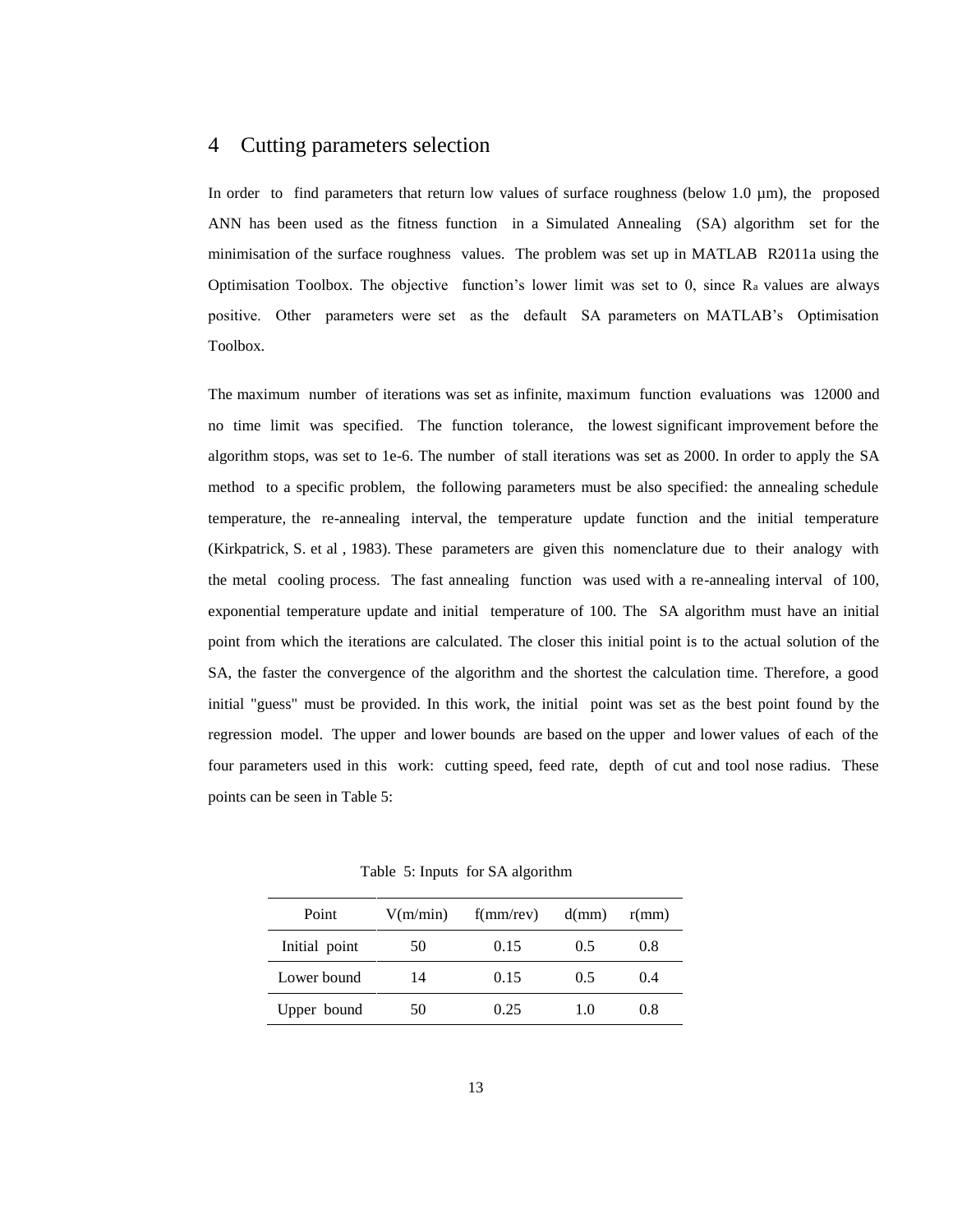The fitness function value and the correspondent set of parameters generated by the algorithm are in Table 6.

Table 6: SA algorithm's outputs.

|      |      | $R_a(\mu m)$ V(m/min) f(mm/rev) d(mm) r(mm) |      |      |  |
|------|------|---------------------------------------------|------|------|--|
| 0.65 | 49.3 | 0.156                                       | 0.52 | 0.57 |  |

This result can be considered plausible as cutting speed is near the higher value of the interval, in concordance with the results of Lin, 2008; Ozel, 2003 and Kilickap, 2005. The combination of depth of cut and tool nose radius values obtained are in agree with Halevi, 2003 who states that as a general rule of thumb, the depth of cut should be greater than or equal to 2/3 of the nose radius, in order to minimize the effect of axial forces that appear as the depth of cut increases in relation to the tool nose radius. These axial forces have a negative effect on the cutting action e.g. with more tendency to vibration and rougher surface finishing. Finally, the feed rate value is near the lower specified limit, concurring with the results of Lin, 2008; Ozel, 2003 and Kilickap, 2005, where surface roughness average values rise with higher feed rates.

## 5 Conclusion

First, it is important to note that the solutions found by the algorithm cannot be called optimal, since this method is a metaheuristic, designed to find good, near optimal solutions, but not to guarantee an optimal fitness function value.

- A Multiple Linear Regression model for predicting Ra was developed. It yielded results with 0.72 precision in terms of Mean Squared Error when compared to the experimental data. This model can be useful for pre- diction where high precision is not needed as the formula is simple and a straight forward result can be obtained.
- An Artificial Neural Network model was created to predict Ra from a given set of parameters. It was trained, tested and validated using experimental data. After many trials, a network with an accuracy of 98% was found with two hidden layers with five neurons each, which is an excellent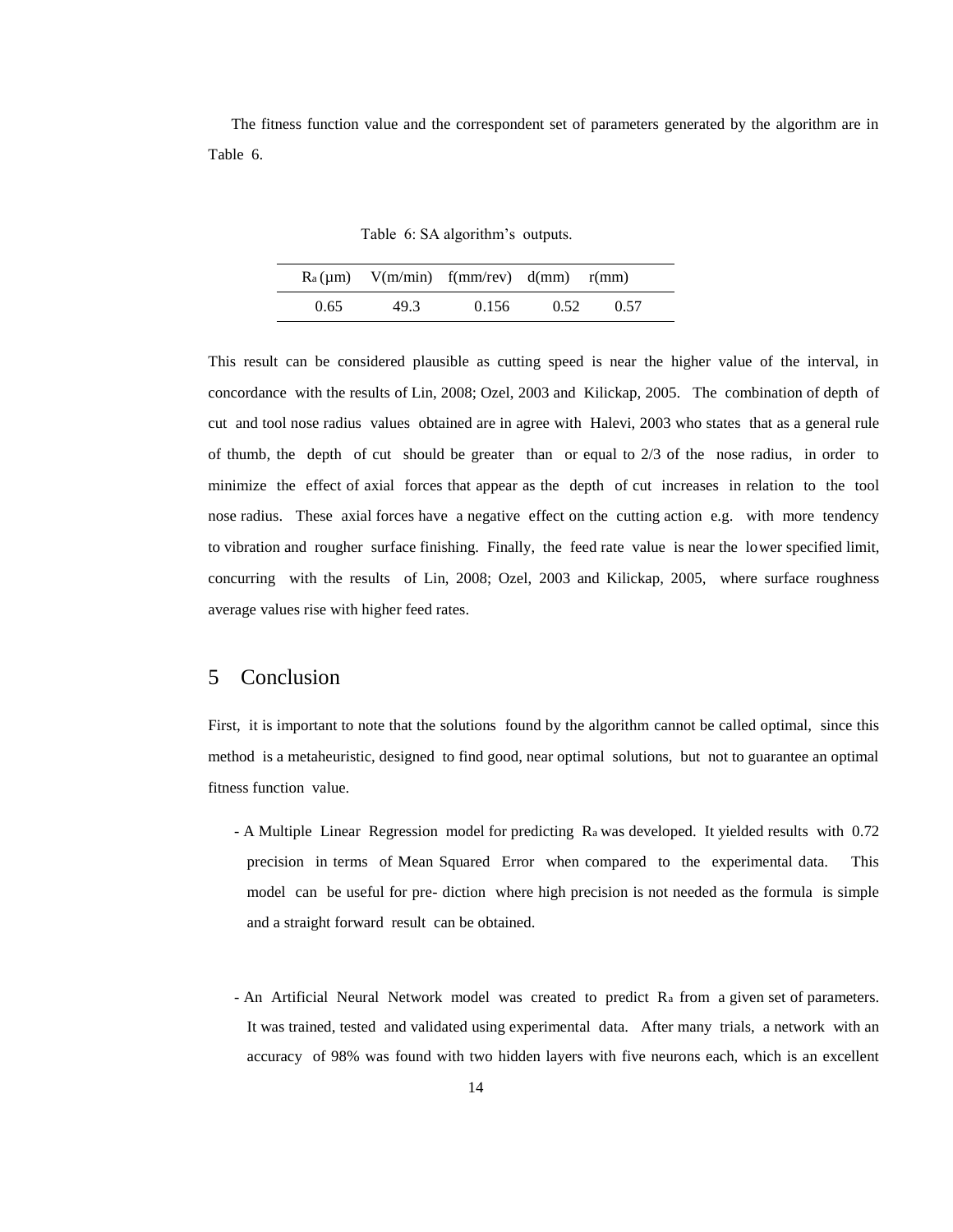result considering that there is variation of 15% on roughness under the same cutting conditions. The network's outputs are a good fit for the experimental results, and when compared in terms of mean squared error it outperforms the multiple linear regression model by a considerable margin.

- The proposed ANN was used as the fitness function in Simulated Annealing. The algorithm produced good and feasible results.
- The cutting conditions obtained by the SA algorithm for low values of surface roughness are  $V =$ 49.3 m/min,  $f = 0.156$  mm/rev,  $d = 0.52$  mm and  $r = 0.57$  mm

#### 5.1 Future work

Some research opportunities found are the possible inclusion of other factors such as vibration and cutting forces as explanatory variables and others such as tool wear and residual stresses as variables to be analysed and predicted. Response Surface Methodology (RSM) could be used to predict  $R_a$  and its performance compared to ANN and MLR. Other ANN types could be used for prediction, such as RBF and fuzzy-logic integrated networks. The genetic algorithm could be used to optimise the weights and biases of the proposed network. Other optimisation algorithms such as Particle Swarm Optimisation and Ant Colony Optimisation can be used to optimise the AN fitness function and their results compared. Finally, measurements in energy consumption, and a comparison between high and low values of cutting speeds can be carried out for the pursuit of similar values of surface roughness.

### 6 Acknowledgements

The authors wish to thank the Department of Mechanical and Aerospace Engineering of the University of Strathclyde for making available all laboratories and equipment used in this research, as well as all crew involved who dedicated their expertise and abilities to this work. We would also like to thank the funding of this project made possible by CNPq, a public research funding organization from the government of Brazil.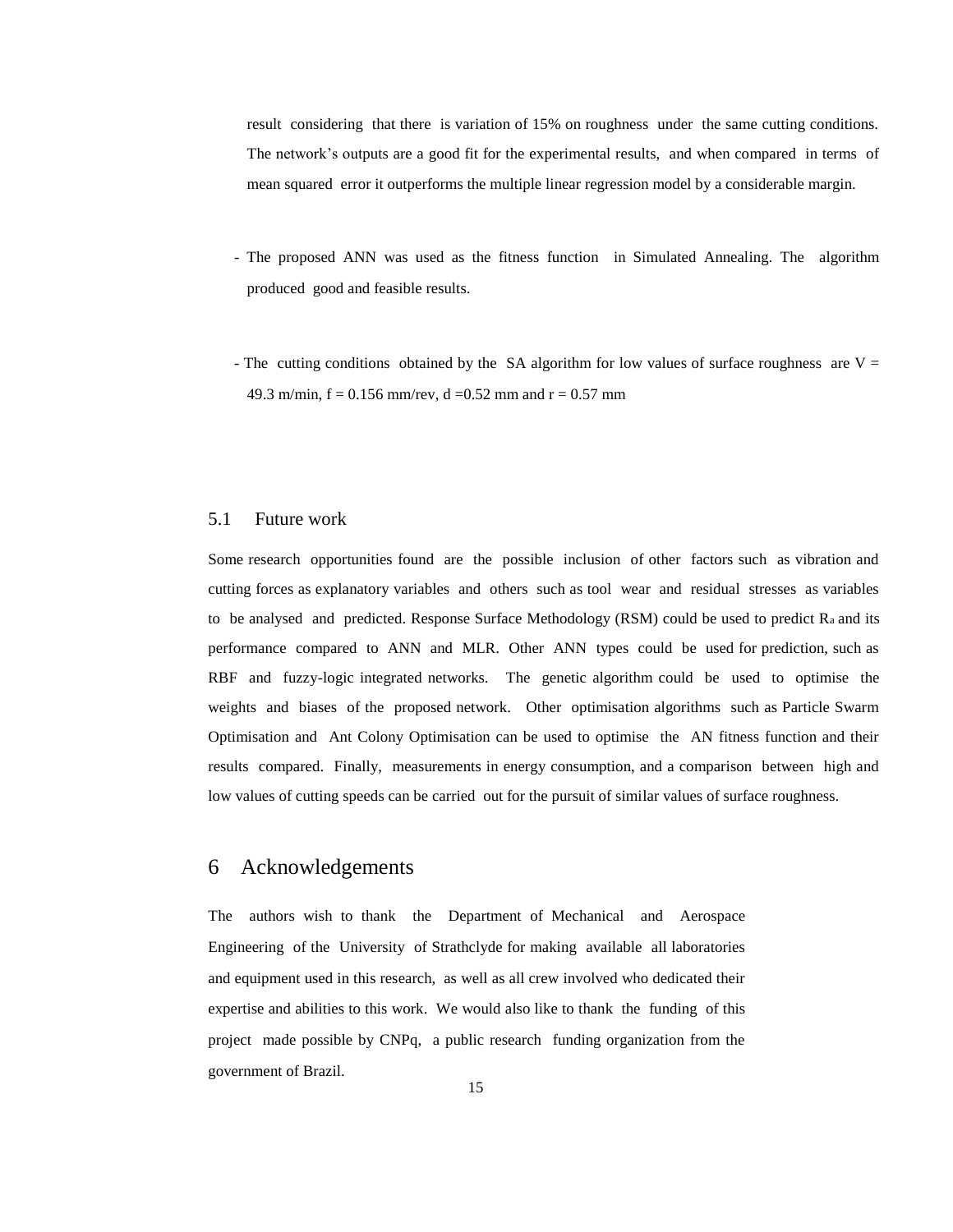# 7 Appendix

Table 7: Experimental surface roughness values and results from Multiple Linear Regression(MLR) and Multi-Layer Perceptron(MLP) models.

| V(m/min) | f(mm/rev) | d(mm) | r(mm) | $R_a(\mu m)$ | $R_a(MLP)$ | $R_a(MLR)$ | $Sq-err(MLP)$ | $Sq-err(MLR)$ |
|----------|-----------|-------|-------|--------------|------------|------------|---------------|---------------|
| 14       | 0.15      | 0.5   | 0.4   | 1.267        | 1.331      | 2.640      | 0.004         | 1.886         |
| 15       | 0.15      | 0.5   | 0.4   | 1.187        | 1.186      | 2.604      | 0.000         | 2.006         |
| 16       | 0.15      | 0.5   | 0.4   | 1.113        | 1.135      | 2.567      | 0.000         | 2.114         |
| 18       | 0.15      | 0.5   | 0.4   | 1.114        | 1.149      | 2.493      | 0.001         | 1.903         |
| 20       | 0.15      | 0.5   | 0.4   | 1.121        | 1.092      | 2.420      | 0.001         | 1.687         |
| 22       | 0.15      | 0.5   | 0.4   | 1.053        | 1.070      | 2.347      | 0.000         | 1.673         |
| 25       | 0.15      | 0.5   | 0.4   | 1.245        | 1.183      | 2.237      | 0.004         | 0.983         |
| 30       | 0.15      | 0.5   | 0.4   | 1.081        | 1.087      | 2.053      | 0.000         | 0.945         |
| 40       | 0.15      | 0.5   | 0.4   | 1.042        | 1.049      | 1.686      | 0.000         | 0.415         |
| 50       | 0.15      | 0.5   | 0.4   | 0.972        | 0.967      | 1.319      | 0.000         | 0.120         |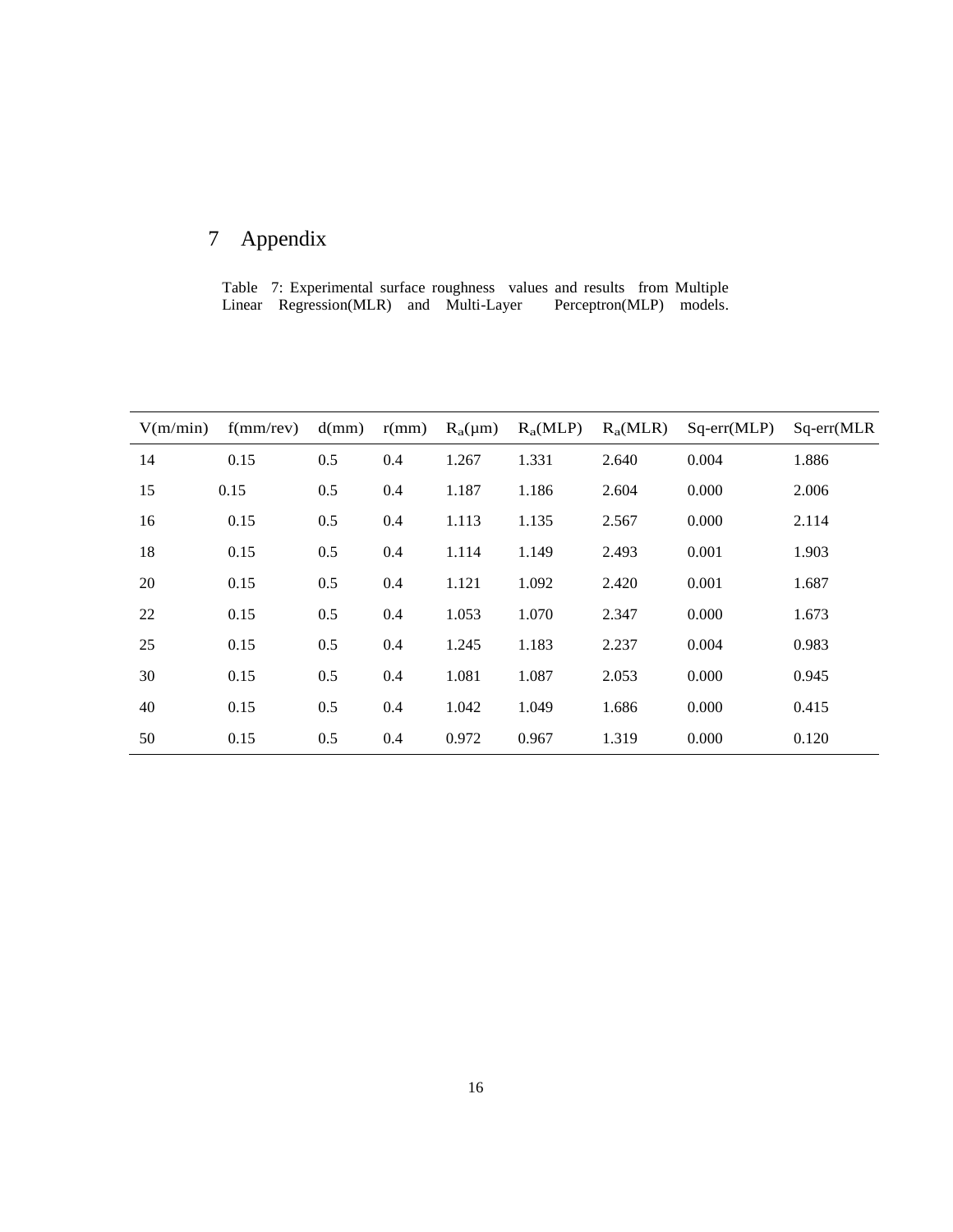### 8 References

- [1] Abouelatta, O.B. , Madl J., 2001, Surface roughness prediction based on cutting parameters and tool vibrations in turning operations, Journal of Materials Processing Technology, 118, pp. 269277
- [2] Akasawa,T., Sakurai, H., Nakamura, M., Tanaka, T., Takano, K. , 2003, Effects of free-cutting additives on the machinability of austenitic stainless steels. Journal of Materials Processing technology, 143 - 144, 66-71
- [3] Al-Ahmari A.M.A., 2007, Predictive machinability models for a selected hard material in turning operations. Journal of Material Processing Technology, 190, 305-311
- [4] Anthony, X. and Adithan, M. , 2009, Determining the influence of cutting fluids on tool wear and surface roughness during turning of AISI 304 austenitic stainless steel, Journal of Material Processing Technology, 209, 900-909
- [5] Baptista, R., Antune Simoes, J.F., 2000, Three and five axis milling of sculptured surfaces, Journal of Materials Processing Technology, 103, pp. 398403
- [6] Baykasoglu, A., Dereli, T. , 2002, Novel algorithm approach to generate the number of passes and depth of cuts for the optimization routines of multi pass machining. Int J Prod Res 40: 15491565
- [7] Benardos, P.G., Vosniakos, G.-C., 2003, Predicting surface roughness in machining: a review, International Journal of Machine Tools and Manufacture, 43, 8, 833 - 844
- [8] Cebeli, O., 2006. Turning of AIS304 austenitic stainless steel, Journal of Engineering and Natural Sciences, 2, 117-121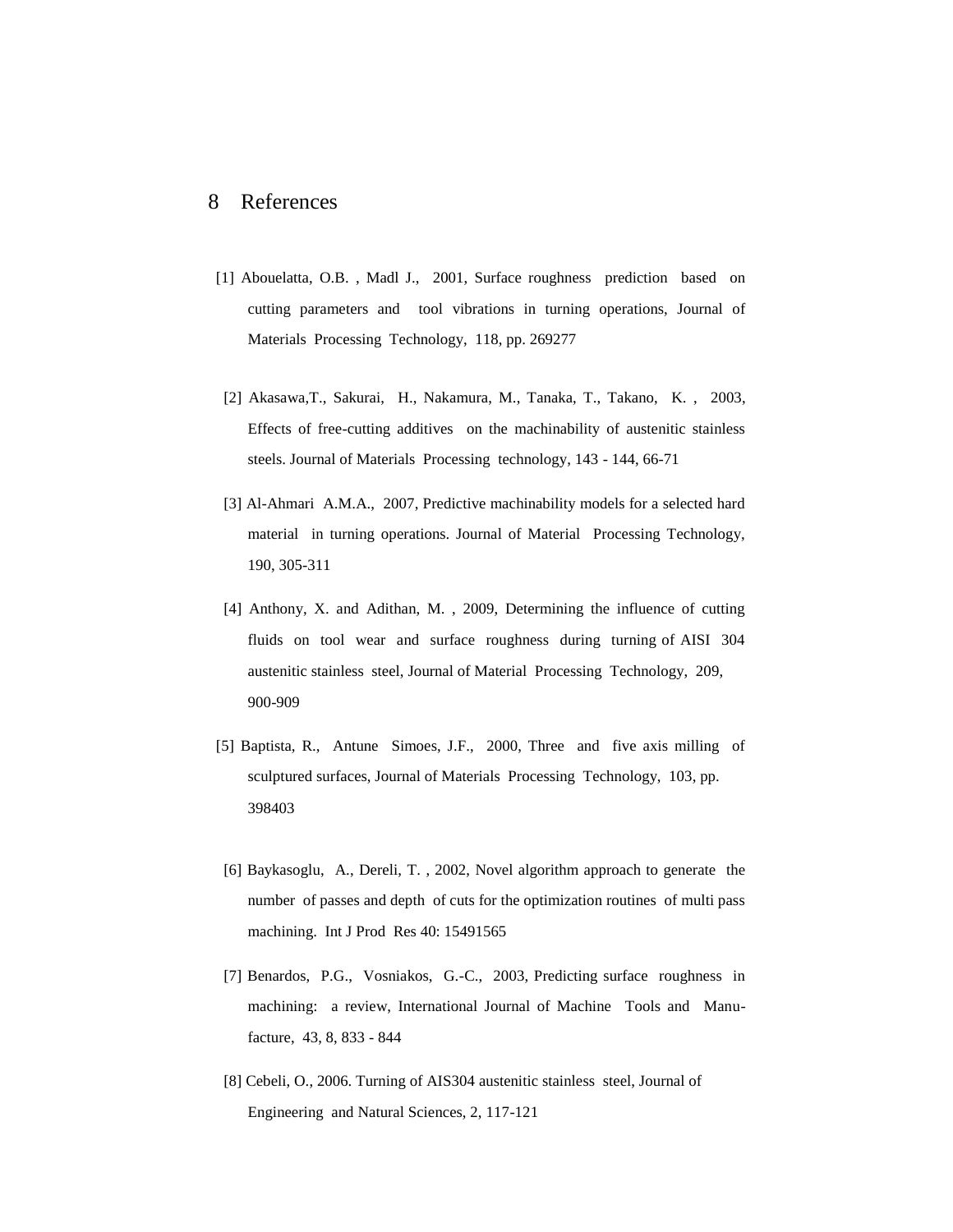- [9] Chen MC, Tasi D-M (1996) A simulated annealing approach foroptimiza- tion of multi-pass turning operation. Int J Prod Res 34:28032825
- [10] Chryssolouris, G., Guillot, M. ,1990. A comparison of statistical and AI approaches to the selection of process parameters in intelligent machining. ASME J Eng Ind 112:112131
- [11] Deb, K., 1995, Optimization for engineering design: algorithms and examples. Prentice-Hall, New York
- [12] Glantz SA, Slinker BK. 2000. Primer of Applied Regression and Analysis of Variance. 2nd ed. New York, NY: McGraw-Hill
- [13] Gokkaya, Hasan, Nalbant, Muammer. 2007. The effects of cutting tool geometry and processing parameters on the surface roughness of AISI 1030 steel , Materials & Design, 28 (2)p. 717 - 721
- [14] Halevi, G., 2003. Process and Operations Planning. Kluwer Academic Publishers. p.158
- [15] Ibrahim, C., 2006. Machining of austenitic stainless steels using CVD multi-layer coated cemented carbide tools, Tribology International, 39(6), 565-569
- [16] Jiao, Y., Pei ZS, Lei S, Lee ES, Fisher GR (2005) Fuzzy adaptive networks in machining process modeling dimensional error prediction for turning operations. Int J Prod Res 43:29312948
- [17] Kilickap, E., Cakir, O. Aksoy, M. Inan, A., 2005. Study of tool wear and surface roughness in machining of homogenised SiC-p reinforced aluminium metal matrix composite. Journal of Materials Processing Technology. 164165(0) p.862-867
- [18] Kvanli, Alan H.; Pavur, Robert J.; Keeling, Kellie B. (2006). Concise Managerial Statistics. Engage Learning. pp. 8182
- [19] Lehmann, E. L., Casella, George ,1998, Theory of Point Estimation (2nd ed.). New York: Springer